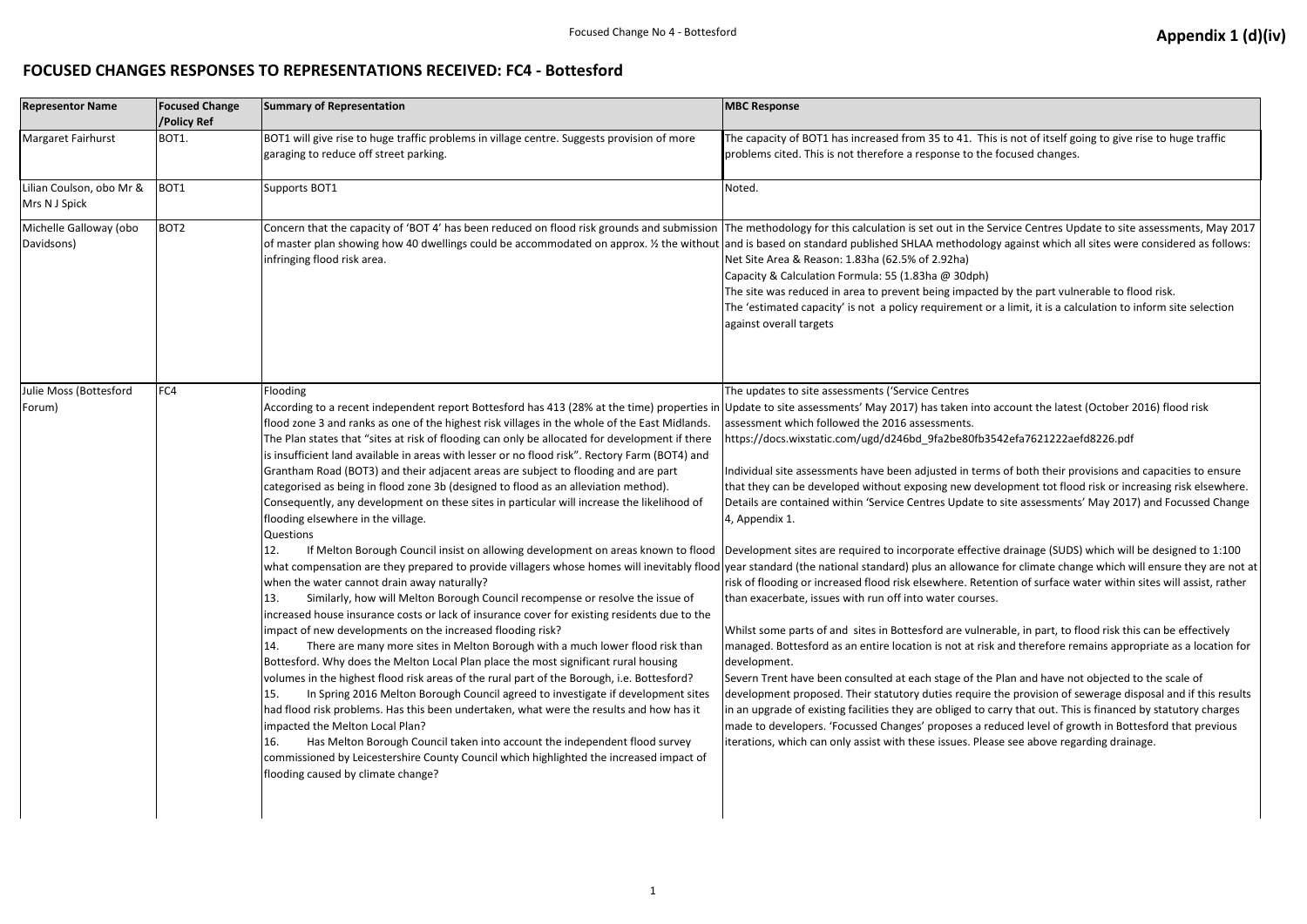| Julie Moss (Bottesford<br>Forum) (cont)            | FC4  | Drainage<br>Concerns regarding the sewage plant running to capacity with serious investment required<br>to cope with demand, not to mention all the other utility infrastructure pressures.<br>Any overflow from newly developed drainage systems will adversely impact the widely<br>known flooding problem in the village.<br>Three serious flood events and a number of more minor events have occurred within the<br>last 20 years. Little has been done to alleviate this risk in respect of culvert sizing or<br>lessening the impact caused by significant housing developments.<br>Question<br>How does Melton Borough Council plan to mitigate the incremental effect of<br>22.<br>multiple developments having their controlled drainage systems reaching rainwater run-off<br>capacity at the same time, potentially causing and/or exacerbating a flood event in the<br>Bottesford village and immediate area? | Severn Trent have been consulted at each stage of the<br>development proposed. Their statutory duties require<br>in an upgrade of existing facilities they are obliged to<br>made to developers. 'Focussed Changes' proposes a r<br>iterations, which can only assist with these issues. Ple                                                                                                                                                                                                                                                                                                                                                                                                                                                                                                                                                                                                                                                                                                                                                                                                                                                                                                                                                                                                                                                                                                                                                   |
|----------------------------------------------------|------|----------------------------------------------------------------------------------------------------------------------------------------------------------------------------------------------------------------------------------------------------------------------------------------------------------------------------------------------------------------------------------------------------------------------------------------------------------------------------------------------------------------------------------------------------------------------------------------------------------------------------------------------------------------------------------------------------------------------------------------------------------------------------------------------------------------------------------------------------------------------------------------------------------------------------|------------------------------------------------------------------------------------------------------------------------------------------------------------------------------------------------------------------------------------------------------------------------------------------------------------------------------------------------------------------------------------------------------------------------------------------------------------------------------------------------------------------------------------------------------------------------------------------------------------------------------------------------------------------------------------------------------------------------------------------------------------------------------------------------------------------------------------------------------------------------------------------------------------------------------------------------------------------------------------------------------------------------------------------------------------------------------------------------------------------------------------------------------------------------------------------------------------------------------------------------------------------------------------------------------------------------------------------------------------------------------------------------------------------------------------------------|
| Liberty Stones (obo<br><b>Richborough Estates)</b> | BOT4 | Plan only delivers 75% of required affordable housing, this is not in line with the NPPF<br>guidance, there is no evidence basis for the reduction in numbers for BOT4 from the<br>November 2016 Pre-Submission Local Plan which allocated the site for 84 dwellings,<br>and the proposed Focused Changes which now reduce the allocation to 55 dwellings.                                                                                                                                                                                                                                                                                                                                                                                                                                                                                                                                                                 | FC1.1 and FC1.2 - Objectively Assessed Housing Nee<br>analysis of how the various housing numbers within tl<br>contributed to planning objectives within the Plan itse<br>considered appropriate due to adverse impacts on su<br>unrealistic uplift in housing delivery.<br>FC1.3 - A proportionate approach: Allocations in Bot<br>without account being taken of windfall, etc. Allocation<br>by approx. 10% allowing for further flexibility. The 'es<br>limit, it is a calculation to inform site selection against<br>varying from this calculation.<br>FC1.2, FC1.3 and FC4.1 - Housing Land Supply: The<br>themselves, including for the site 'BOT 4' and as such<br>yr HLS statement (June 2017) shows in excess of 7 yea<br>headroom and flexibility above the 5 year requiremer<br>Neighbourhoods.<br>FC4.1 and 4.2 - Housing Allocations and Local Plan A<br>- Housing Allocations BOT4 Land at bottom of Beacc<br>The methodology for this calculation is set out in the :<br>and is based on standard published SHLAA methodold<br>area was reduced to limit the visual impact (Nov 2016<br>updated to reflect this. The potential capacity decreas<br>boundary is appropriate to prevent undue landscape<br>between Bottesford and Normanton. The planning ap<br>premature to rely upon the layout and quantity show<br>than the allocation. The 'estimated capacity' is not a<br>inform site selection against overall targets. |

e Plan and have not objected to the scale of e the provision of sewerage disposal and if this results carry that out. This is financed by statutory charges reduced level of growth in Bottesford that previous ease see above regarding drainage.

**Example 3 and Housing Requirement** : 245dpa was based on the range presented by the evidence (170 – 280) elf and national policy. Specifically 280 was not istainability factors within the updated SA, and an

**FAL.3 FER.3 FERR is approached: A proportionally close fit (324 vs. 334)** ons in Service Centres combined exceed requirements stimated capacity' is not a policy requirement or a Ioverall targets. Sites may come forward at quantities

delivery trajectory is informed by developers is considered the most reliable source available. The 5 ars deliverable supply which provides sufficient nt, and makes only limited reliance on the Sustainable

#### **ppendix 1: Site Allocations and Policies : Policy C1 (A) Jon Hill, Normanton Lane**

Service Centres Update to site assessments, May 2017 bay against which all sites were considered. The site 6 Pre Submission version), but capacity not initially sed from 84 to 55 on this basis. The site allocation impact or protrusion in to the Area of Separation pplication referred to is not yet determined and it is vn. The higher quantity is also based on a site larger policy requirement or a limit, it is a calculation to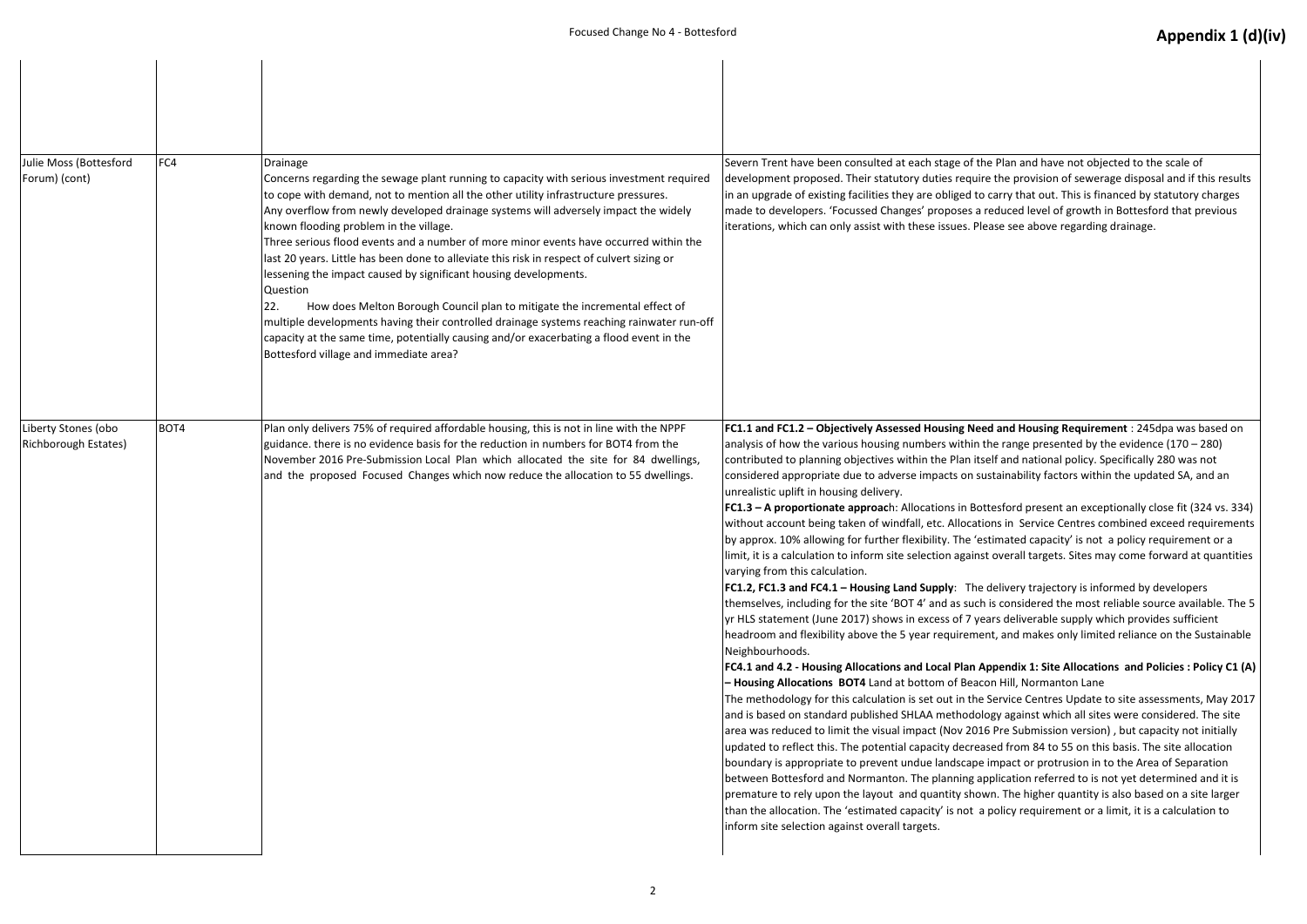| Susan Love                                | BOT1             | Ensure no additional flood risk arises from new deveopment and that all residents wil still be The development incorporates flood protection and S<br>able to evacuate their homes                                                                                                                                                                                                                                                                                                                                                                                                                                                                                       | for climate change, and incorporates a safe means of                                                                                                                                                                                                                                                                                                 |
|-------------------------------------------|------------------|--------------------------------------------------------------------------------------------------------------------------------------------------------------------------------------------------------------------------------------------------------------------------------------------------------------------------------------------------------------------------------------------------------------------------------------------------------------------------------------------------------------------------------------------------------------------------------------------------------------------------------------------------------------------------|------------------------------------------------------------------------------------------------------------------------------------------------------------------------------------------------------------------------------------------------------------------------------------------------------------------------------------------------------|
| Susan Love                                | BOT <sub>1</sub> | 41 houses on a site in FZ2 and FZ3 is excessive.                                                                                                                                                                                                                                                                                                                                                                                                                                                                                                                                                                                                                         | The capacity has been calculated according to a consis<br>taken into account.                                                                                                                                                                                                                                                                        |
| Colin Love (Professor)                    | FC4/BOT3         | BOT3 - Heritage Englands comments do not makes sense. BOT3 should revert to its original<br>Isize.                                                                                                                                                                                                                                                                                                                                                                                                                                                                                                                                                                       | Noted, though it is clear that its easter edges are close<br>Church) and the Conservation Area and as such requre                                                                                                                                                                                                                                    |
| Colin Love (Professor)                    | FC4/BOT1, BOT2   | Both originally two adjoining sites have been amalgamated as one site despite different<br>owners and no apparent liaison between those owners. Insufficient consultation and<br>engagement on these issues by MBC with the NDP group.                                                                                                                                                                                                                                                                                                                                                                                                                                   | This approach has featuered in 2 rounds of consultation                                                                                                                                                                                                                                                                                              |
| Colin Love (Professor)                    | FC4/BOT3         | BOT3 - Heritage Englands comments do not makes sense. BOT3 should revert to its original<br>size.                                                                                                                                                                                                                                                                                                                                                                                                                                                                                                                                                                        | Noted, though it is clear that its easter edges are close<br>ChurcH) and the Conservation are and as such requre :                                                                                                                                                                                                                                   |
| Lilian Coulson, obo Mr &<br>Mrs N J Spick | FC4              | Land adjacent to 8 Easthorpe Road, Bottesford should be included in plan - the EA updated<br>flood risk modelling to be carried out in Autumn/Winter 2017/18 should be brought to<br>attention of LP Inspector, as existing is historic and out of date.                                                                                                                                                                                                                                                                                                                                                                                                                 | The site has been assessed using the information curr<br>apprciate this is dynamic but it is mnot agreed the Pla<br>evidence. The housing site assessments underpinning<br>information and data that was available on a compara<br>for a relevant range of sustainability, suitability and ad<br>adequate and proportionate evidence, as per NPPF pa |
| Ray Woodcock                              | Bottesford       | Object to some of the proposed sites for additional housing in Bottesford. Rectory farm<br>seems to be fraught with problems of access. It seems to me that Normantan Lane<br>(opposite the sewage farm) would be a cheaper option as the access is easier. This village<br>has grown and grown over the last 30 years beyond all recognition. The volume of traffic<br>along the high street is unbelievable at times. Building any more houses with the resultant<br>increase in traffic and more problematic parking seems insane. Any more housing will have<br>a detrimental effect on our village, but the Rectory Farm option would have the most<br>intolerable. | Developers submissions have illustrated a potential so<br>Authority have been consulted at all stages of the Plai<br>development proposed in Bottesford. This is of course<br>The HA further advise that localised traffic issues can<br>processes - traffic assessments, conditions, s106 s278                                                      |

# Focused Change No 4 - Bottesford **Appendix 1 (d)(iv) Appendix 1 (d)(iv)**

SUDS to the 1:100 national standard plus an allowance access which will be useable even in flood conditions.

istent methodology, with constraints such as flood risk

e to listed buildings, their settings (especially the e special attention under the law.

on in which the NP Group were invited.

e to listed buildings, their settings (especially the special attention under the law.

renbtly availabel and is subject o flood risk. It is an shpould be postponed to await the arrival of new Focused Change 4 were based on the most up to date able basis across the whole of the Borough at the time, chievability factors. The Council consider this to be ara. 158.

olution to access problems to the site. The Highway n and have no objexcted to the quantity of e reduced by the proposals within 'Focussed Changes'. be addressed throuigh notrmal planning application broags improvements etc.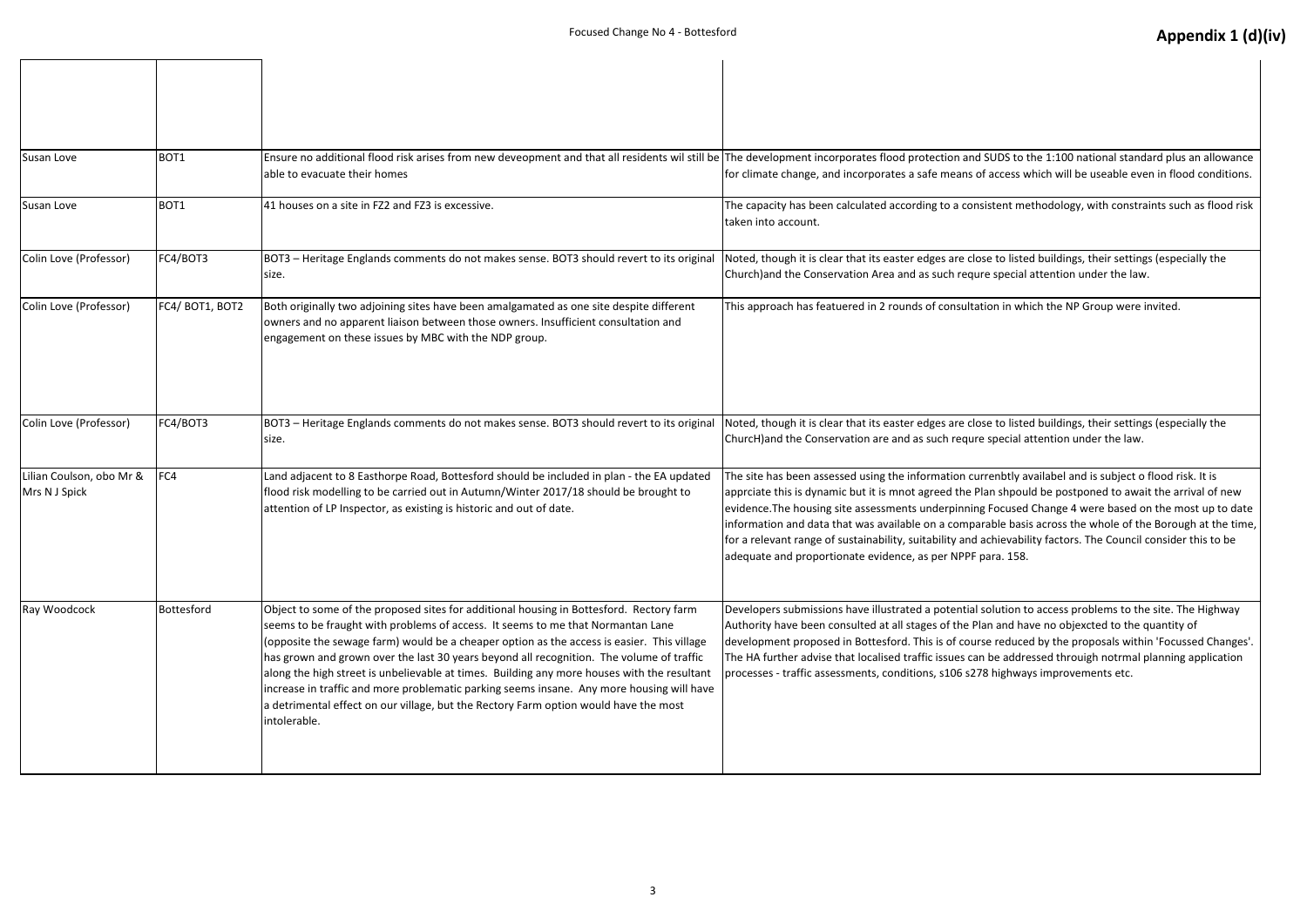| Aspbury Planning obo<br><b>Barratt David Wilson</b><br>Homes | Bottesford + BOT3 | . 4.2.21 and Policy C1- should be maximising capacity in larger settlements of Bottesford,<br>Asfordby, through use of sites such as Belvoir Road, Bottesford. Not true that it is incapable<br>of meeting its residual requirement. Site should be an allocation or if not a reserve site.<br>. Rectory Farm - no info in public domain about how this can be satisfactorily accessed.                                                                                                                                                         | The allocation to Bottesford under the 'proprotionate<br>compared to other villages in the Borough and Melto<br>Meltion Mowbray and maximising capacity here (or in<br>Mowbray and a less sustainable solution. The total ne<br>distribution within it - with 'headroom' -and it is not o<br>representations will be published on submission as re          |
|--------------------------------------------------------------|-------------------|-------------------------------------------------------------------------------------------------------------------------------------------------------------------------------------------------------------------------------------------------------------------------------------------------------------------------------------------------------------------------------------------------------------------------------------------------------------------------------------------------------------------------------------------------|-------------------------------------------------------------------------------------------------------------------------------------------------------------------------------------------------------------------------------------------------------------------------------------------------------------------------------------------------------------|
| Robert Sparham                                               |                   | BOT3 (Initially BOT4). - object due to Flooding, Access (difficult and expensive) and<br>sustainability. No evidence of the sequential tests or comparisons required by the EA.                                                                                                                                                                                                                                                                                                                                                                 | The site allocation taks account of flooding and is add<br>mitigation/protection and impact on capacity. Eviden<br>Changes evidence 'Melton Local Plan Sequential Test<br>https://docs.wixstatic.com/ugd/c2f881_c867d14614                                                                                                                                  |
| Shelagh Woollard                                             |                   | BOT2 - was previously classed as unsuitable $-$ a tip . Only the roadside was not excavated,<br>but contaminants could have seeped here.<br>BOT4- building across railway line sets a precedent – encroaches on a n area of separation to application and appeal stage were not related to grou<br>Normanton + potential safety impacts re railway crossing. Improve current car park, not<br>provide a new one.                                                                                                                                | BOT2 - Previous planning applications investigated gr<br>to allow development to proceed (11/00338/OUT ref<br>policy at the time. BOT4 - the impact on the countrys<br>evaluation alongside all other criteria and, when con                                                                                                                                |
| Aspbury Planning obo<br><b>Barratt David Wilson</b><br>Homes | Bottesford        | Barratt Homes object to focussed change 4.1 Policies C1(A) on the basis that it excludes<br>their landholding East of Belvoir Road, accessible through the Wickets. Site is deliverable<br>and developable and closer to services then most allocations in Bottesford. Bottesford has a<br>shortfall against residual requirement. No provision for non delivery. Bottesford is most<br>sustainable village in Borough and not positive or justified to deliberately under provide in<br>most sustainable locations where credible sites exist. | Tha site allocations for Bottesford very closely accord<br>prospect that the very small shortfall will bt made up<br>calculated 'Estimated Capacities' (see other represent<br>have been trested for deliverability inder the site asse<br>assessments including information on availability of la<br>timescales (30th May 2017) evidence and as such it is |
| Aspbury Planning obo<br><b>Barratt David Wilson</b><br>Homes | <b>FC 4.2</b>     | BDW object to FC relating to Rectory Farm site. The change relates to updated site<br>assessment work leading to refinement of the site area calculations and developable areas<br>leading to an increase in the capacity of the site. BDW are concerned that at this advanced<br>stage of the local plan process there is so little or no evidence in the public domain<br>indicating how this site can be safely and satisfactorily accessed from the adopted road<br>network and deliver the extent of housing numbers proposed.             | The evidence was submitted by the promoters of the<br>representations to the Plan.                                                                                                                                                                                                                                                                          |

# Focused Change No 4 - Bottesford **Appendix 1 (d)(iv) Appendix 1 (d)(iv)**

e approach' relates to is relative sustaianability on Mowbray. It performs significantly worse than in any other village) would be at the expense of Melton eed is met by the spatial strategy devised and the considered necessary to add further. All equired under the Regs.

dresses in the policies in Appendix 1 both interms of nce on the sequential test is found in the Focussed t of the Flood Risk of Potential Development Sites' 11d4106a325ff89abac43f7.pdf

round conditions and provided strategies for mitgation fers). Though refused, the ground for refusal at und conditions/contamination, but prevailing planning side, AoS and safety have been considered in the site isidered 'in the round', the site is considered suitable.

I with the residual requirement calculated. There is the by individual site layouts and designs exceeding the ntatiosn in this section to that effect). All of the sites essment process Service Centres Update to site land, suitability of site, viability and deliverability s considered that additional sites are not required.

the evidence is stated alongside all other